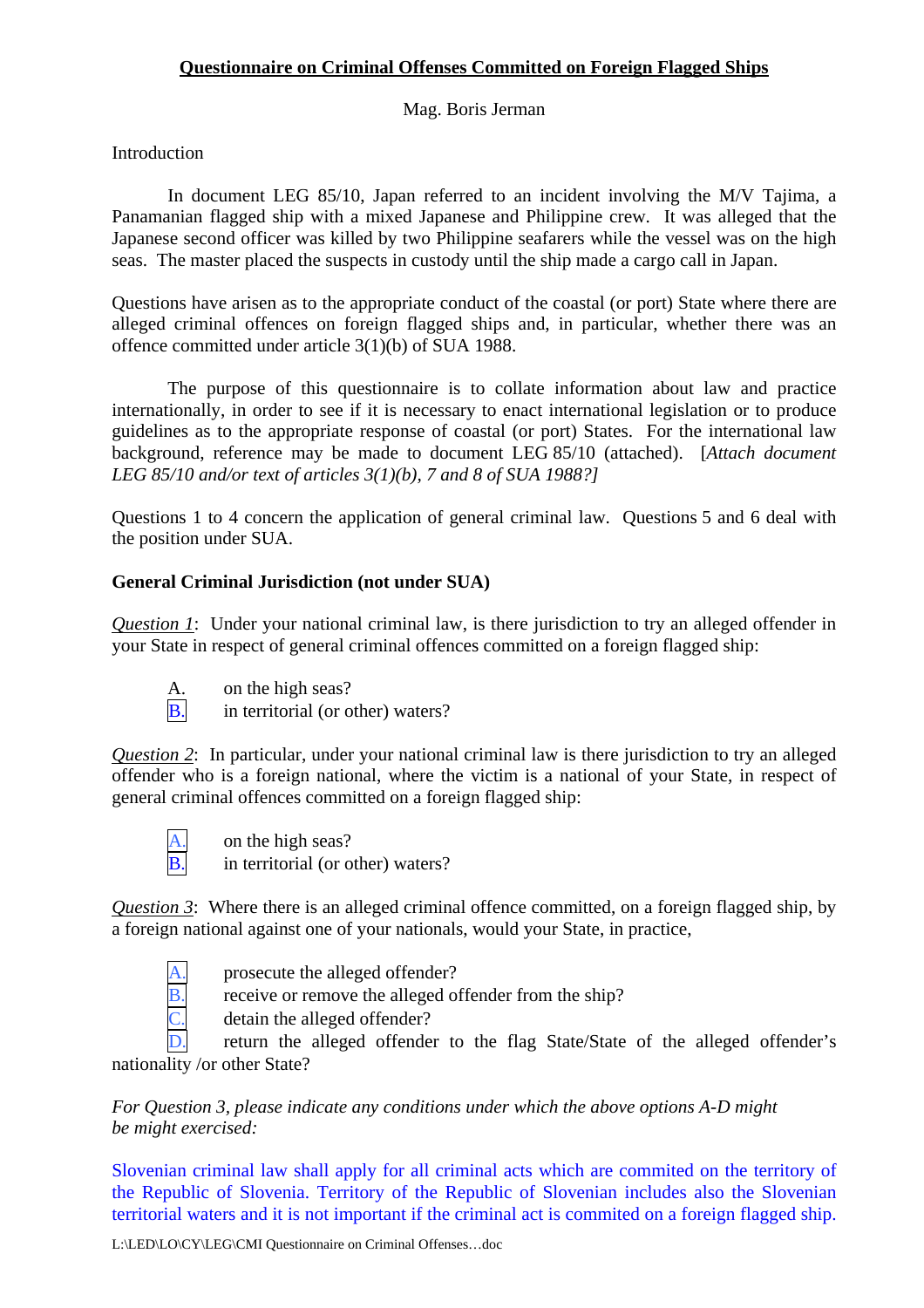Slovenian criminal law is also valid for foreign citizens, who commit criminal act against Slovenian citizens out of territory of Slovenia in the case they are caught on the territory of Slovenia or they are extradited in the Republic of Slovenia and it is not important if the criminal act is commited on a foreign flagged ship. The foreign citizens, who commit criminal act against Slovenian citizens out of territory of Slovenia can also be extradited in the foreign country, in the case the foreign country institutes criminal proceeding against them, and Slovenian Circuit court which is competent for the territory, where the foreign citizens are caught, decides to perform extradition in the foreign country. Slovenian Circuit court can also extradite the foreign citizens who commit the criminal act on the territory of Slovenia if they have the domicile in the foreign country and the foreign country performs the request for extradition.

*Question 4*: Where there is an alleged criminal offence committed, on a foreign flagged ship, by one of your nationals against a foreign national, would your State, in practice,

- -
- $\frac{A}{B}$ . prosecute the alleged offender?<br>  $\frac{B}{C}$ . detain the alleged offender? receive or remove the alleged offender from the ship?
	- detain the alleged offender?

D. return the alleged offender to the flag State/State of the alleged offender's nationality /or other State?

## *For question 4, please indicate any conditions under which the above options A-D might be exercised.*

Slovenian criminal law shall apply for all criminal acts which are commited on the territory of the Republic of Slovenia. Territory of the Republic of Slovenian includes also the Slovenian territorial waters, and it is not important if the criminal act is commited on a foreign flagged ship. Slovenian criminal law is valid for Slovenian citizens, who commit criminal act against foreign citizens out of territory of Slovenia, in the case they are caught on the territory of Slovenia or they are extradited in the Republic of Slovenia, and it is not important if the criminal act is commited on a foreign flagged ship. Slovenian citizens can not be extradited in the foreign country.

Coastal (or Port) State Procedure under SUA

Article 3(1)(b) of SUA 1988 requires there to be an "act of violence" which "endangers the safety of the vessel".

*Question 5*: If your authorities received information from a master about an act of violence allegedly committed on a foreign flagged ship which might fall within article 3(1)(b) of SUA 1988, how would your State deal with a request from the master to accept delivery of the alleged offender under article 8? In particular,

A. Which authority would assume responsibility (e.g. Police, Coastguard, Maritime or harbour authority)?

B. How extensive an investigation would be made (e.g. would the authority make the decision to accept delivery under SUA after a full investigation, or rely on the initial assessment of the master that safety was endangered)?

*Question 6*: On the outline facts of the Tajima case, what action would your State have taken as a coastal (or port State? In particular,

A. Would you have accepted delivery of the alleged offender?